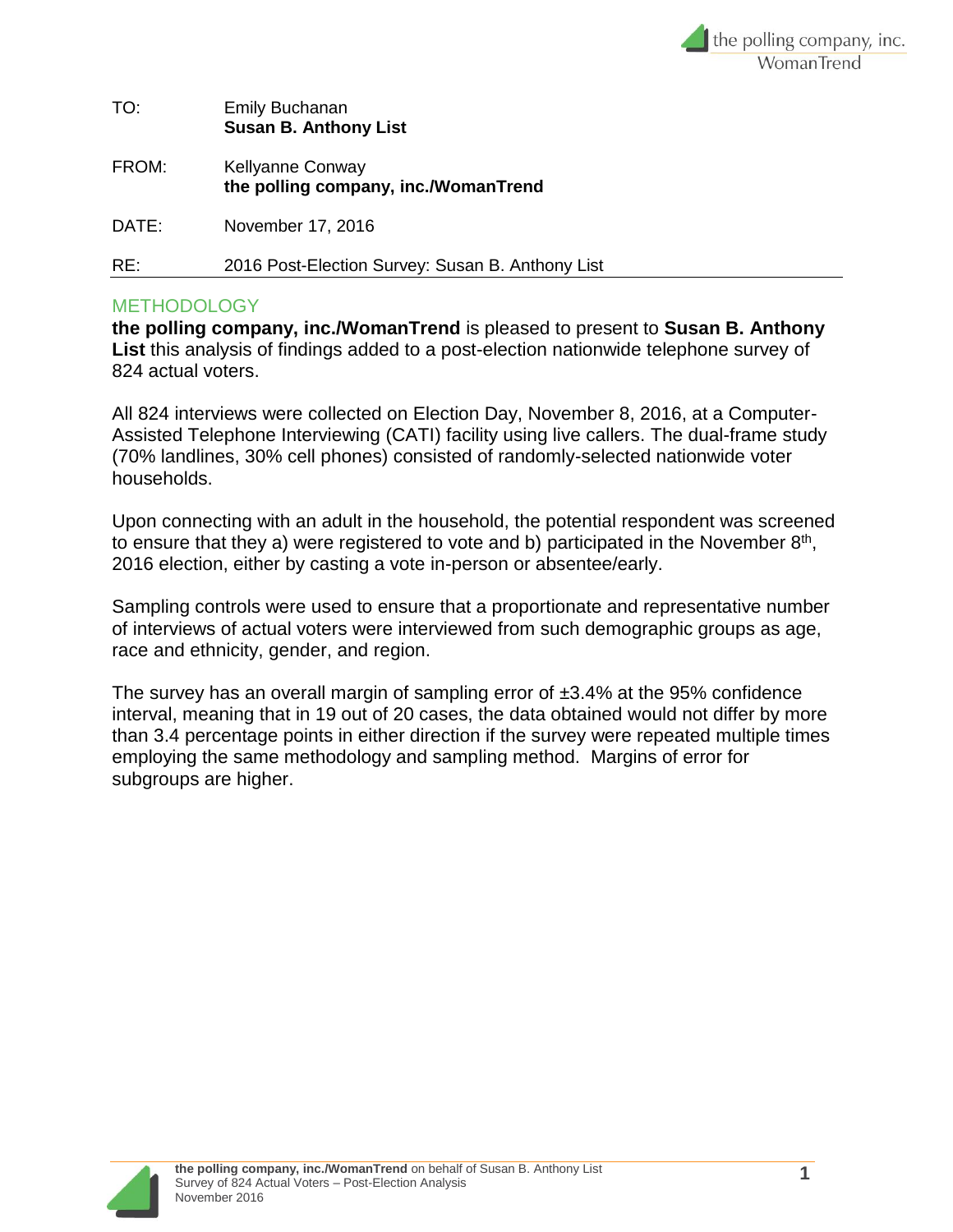

## ANALYSIS OF FINDINGS

## *There is Strong Support Nationally for Legislation Banning Late-Term Abortions*

Nearly 2 in 3 (64%) voters nationwide are in favor of a bill like the Pain-Capable Unborn Child Act of 2015, which prohibits abortions after 20 weeks.



As you may know, the House of Representatives approved legislation that would prohibit abortions nationwide after 20 weeks, which is at five months of pregnancy, with exceptions for cases in which the mother's life is endangered or in cases of rape and incest.

Would you say you (ROTATED) support or oppose (END ROTATED) this legislation?

(PROBED: And would that be STRONGLY or SOMEWHAT support/oppose?)

| 64% | <b>TOTAL SUPPORT (NET)</b>      |
|-----|---------------------------------|
| 43% | <b>STRONGLY SUPPORT</b>         |
| 21% | SOMEWHAT SUPPORT                |
|     |                                 |
| 28% | <b>TOTAL OPPOSE (NET)</b>       |
| 6%  | SOMEWHAT OPPOSE                 |
| 22% | <b>STRONGLY OPPOSE</b>          |
|     |                                 |
| 8%  | DO NOT KNOW/CANNOT JUDGE (VOL.) |

How voters feel about the legislation also reflects its politically polarizing nature.

Among the 64% of respondents who support the legislation, more than two in three of them *strongly support* the bill, while among the 28% who oppose the legislation, 3 in 4 of them *strongly oppose* the bill.

While this legislation conjures sharp support and opposition on both sides of the issue, voters are about twice as likely to *strongly support* the measure (43%) than to *strongly oppose* the legislation (22%).